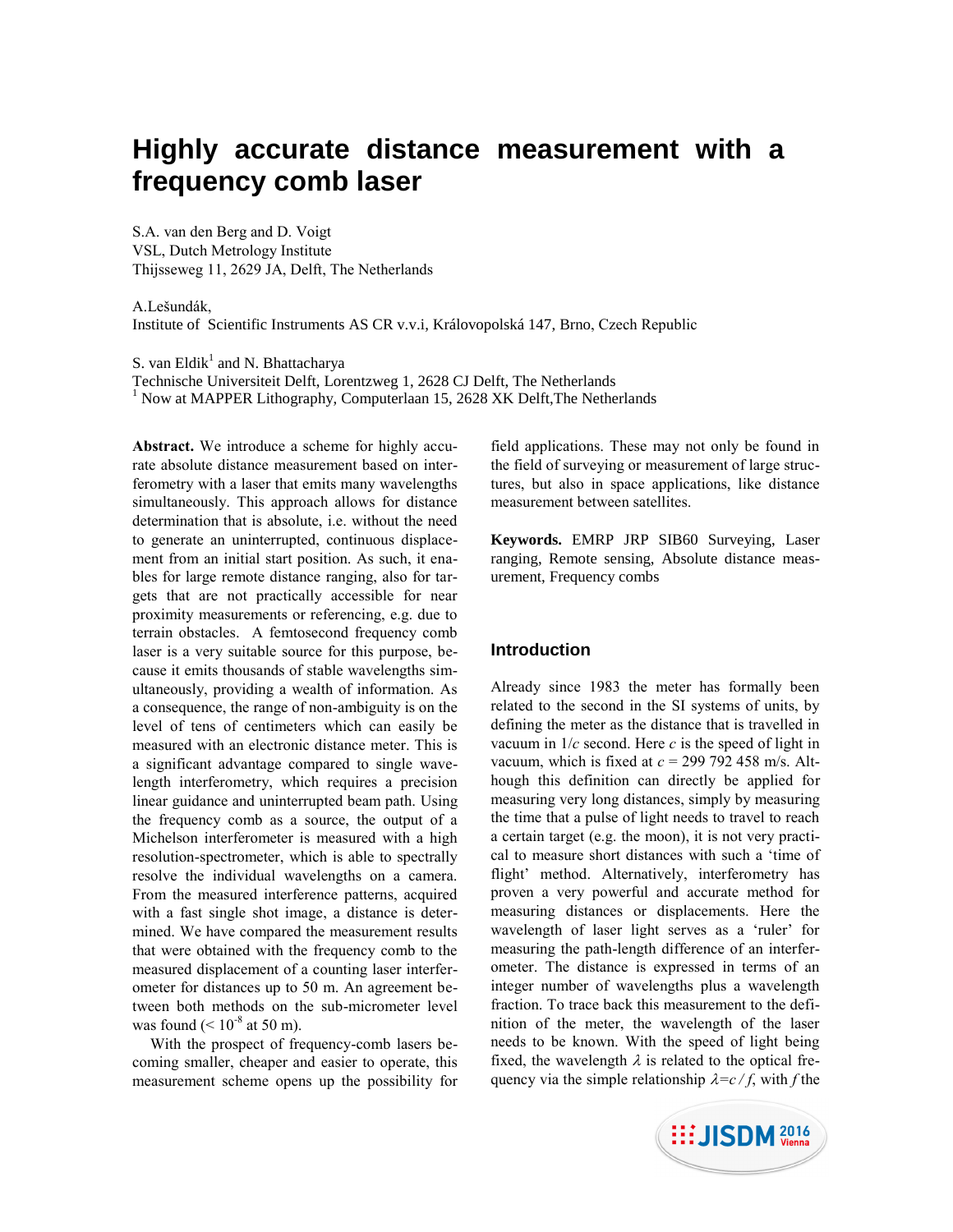optical frequency. To obtain traceability of length measurement to the SI second, the optical frequency *f* thus needs to be measured with respect to a time standard, e.g. an atomic clock. With the invention of the optical frequency comb at the beginning of this century the measurement of optical frequencies has been simplified tremendously. Being the national metrology institute of the Netherlands, VSL operates such a frequency comb on a regular basis for optical frequency measurements.

In this article, however, we will focus on another application of the frequency comb, which is distance measurement with the comb directly. We exploit the frequency comb as a source that emits thousands of wavelengths simultaneously and perform interferometry with all these wavelengths in parallel. The strength of this method is that it enables the measurement of absolute distances with high accuracy, without the need to generate a displacement. This is a large advantage compared to single-wavelength interferometry, which is usually based on fringe counting and requires a linear guidance and an uninterrupted beam path during the measurement. To access the information that is available from the thousands of interfering wavelengths, we have developed a high resolution spectrometer that is able to separate the closely spaced wavelengths. By analyzing the output of an interferometer with the spectrometer, a distance can be derived [1]. Recently we have applied this method to the measurement of distances up to 50 m [2]. This paper is largely based on [2].

# **Femtosecond frequency comb**

An optical frequency comb laser is a pulsed laser that emits ultrashort (femtosecond) pulses with a repetition frequency of typically 100 MHz to 1 GHz. The optical spectrum of such a laser contains a large number of frequencies, which are equally spaced (see [Fig. 1\)](#page-1-0). This is where the name 'frequency comb' comes from.

The frequency difference between neighboring laser frequencies is equal to the repetition frequency of the laser. At VSL we operate a frequency comb that is based on a titanium-sapphire laser, emitting pulses at a 1 GHz repetition frequency. A photograph of the VSL frequency comb laser is shown in Fig.2.



<span id="page-1-0"></span>**Fig. 1** Visualization of the pulse train emitted by a femtosecond laser and its corresponding spectrum of optical frequencies. In reality the spectrum contains ten thousands of optical frequencies (wavelengths).

The optical spectrum of the Ti:Sapphire laser ranges roughly from 810-830 nm and consists of about 9000 individual wavelengths. The repetition frequency of the laser is stabilized with respect to the atomic clock, which fixes the mutual spacing between the comb frequencies. A single frequency in the comb can be described as  $f_p = f_0 + p f_{rep}$ , with *p* a large integer number  $(10^5 \text{-} 10^6)$  and  $f_0$  an offset frequency. Both  $f_{\text{rep}}$  and  $f_0$  are stabilized on the level of  $10^{-11}$  in 1 second averaging time, which means that all emitted wavelengths are stabilized at that level as well.



**Fig.2** The VSL frequency comb in operation. The colored fibers broaden the spectrum that is emitted by the Ti:Sapphire laser over the full visible spectrum, which is used for optical frequency calibration. For distance measurement the original Ti:Sapphire spectrum is used, ranging from 810-830 nm.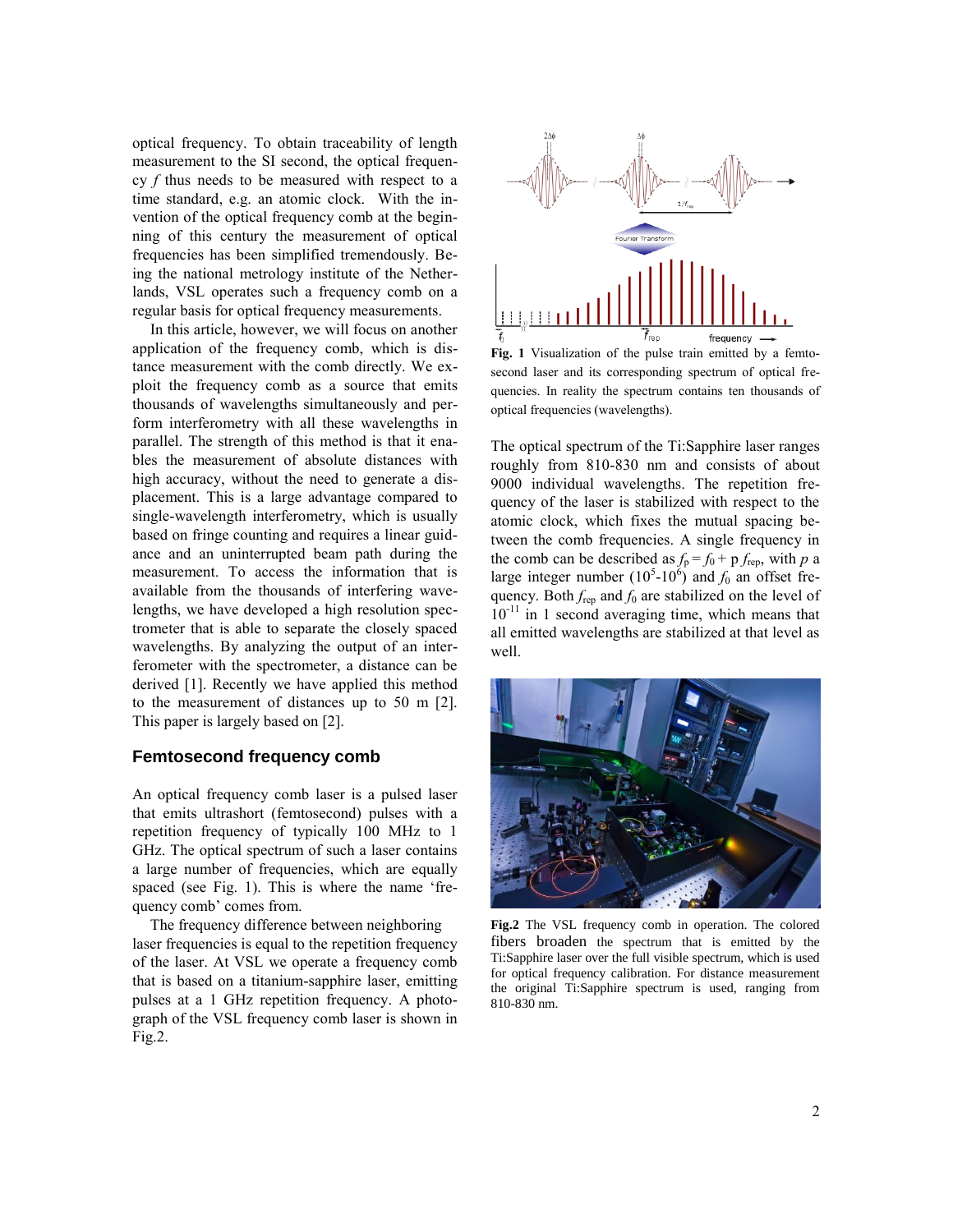#### **High resolution spectrometer**

In order to fully exploit the large number of wavelengths that are emitted from the frequency comb laser for distance measurement, it is required to spectrally separate them. For this purpose we developed a high-resolution spectrometer, based on a 'virtually imaged phase array' (VIPA) and a grating, which is inspired on VIPA applications in telecommunications and high-resolution spectroscopy [3,4]. A VIPA is an etalon with high-reflectivity coatings, which generates an angular dispersion in the vertical plane. The free spectral range of the etalon is 50 GHz, which means that optical frequencies with a frequency difference of 50 GHz are emitted from the VIPA at the same angle. Therefore a grating is introduced to spectrally separate these frequencies in the horizontal plane. Subsequently, the light is imaged onto a camera with a lens, revealing the individual laser modes of the frequency comb as dots. The VIPA spectrometer setup is illustrated in Fig.3. The full comb spectrum is reconstructed by stitching the vertical lines together. In order to do this correctly, a few reference markers are generated on the camera by sending the beam of a tunable single mode laser along the same path, while simultaneously measuring the wavelength with an independent wavemeter. The accuracy of the wavemeter is within 100 MHz, which is accurate enough to unambiguously determine the absolute wavelength of each dot.



**Fig. 3.** High-resolution spectrometer based on a VIPA and a grating for unraveling the frequency comb spectrum. The white arrow indicates how the full comb spectrum is reconstructed by stitching vertical lines together. Here only a small part of the camera image is shown for clarity, in reality a vertical line contains about 50 unique dots.

# **Massively parallel interferometry**

For the distance measurement we have constructed a Michelson-interferometer with a measurement arm that can be changed over a distance of 50 m by moving a carriage along a straight linear guidance. The displacement is not only measured with the frequency comb, but also with a conventional counting laser interferometer for comparison. The setup is shown in Fig.4.



Fig. 4 Schematic overview of the measurement setup for comparing distance measurement up to 50 m with a counting helium-neon laser and a frequency comb. The comb light is delivered to the setup with a single mode (SM) fiber. The HeNe laser (orange line) and comb laser (red line) measure the displacement quasi-simultaneously. PBS: polarizing beam splitter, POL: polarizer, λ/2: half-waveplate, CCD: chargecoupled device camera, M: planar mirror, RR: hollow retro reflector, CL: cylindrical lens, SL: spherical lens

The output of the Michelson interferometer is spectrally resolved with the VIPA spectrometer. As shown in Fig.5, simultaneous interference at many wavelengths occurs. We have measured such interference patterns at various distances ranging from 0 to 50 m. On the right hand side the reconstructed spectra are shown. From the measured phase change as a function of wavelength a distance can be derived, as we will discuss below.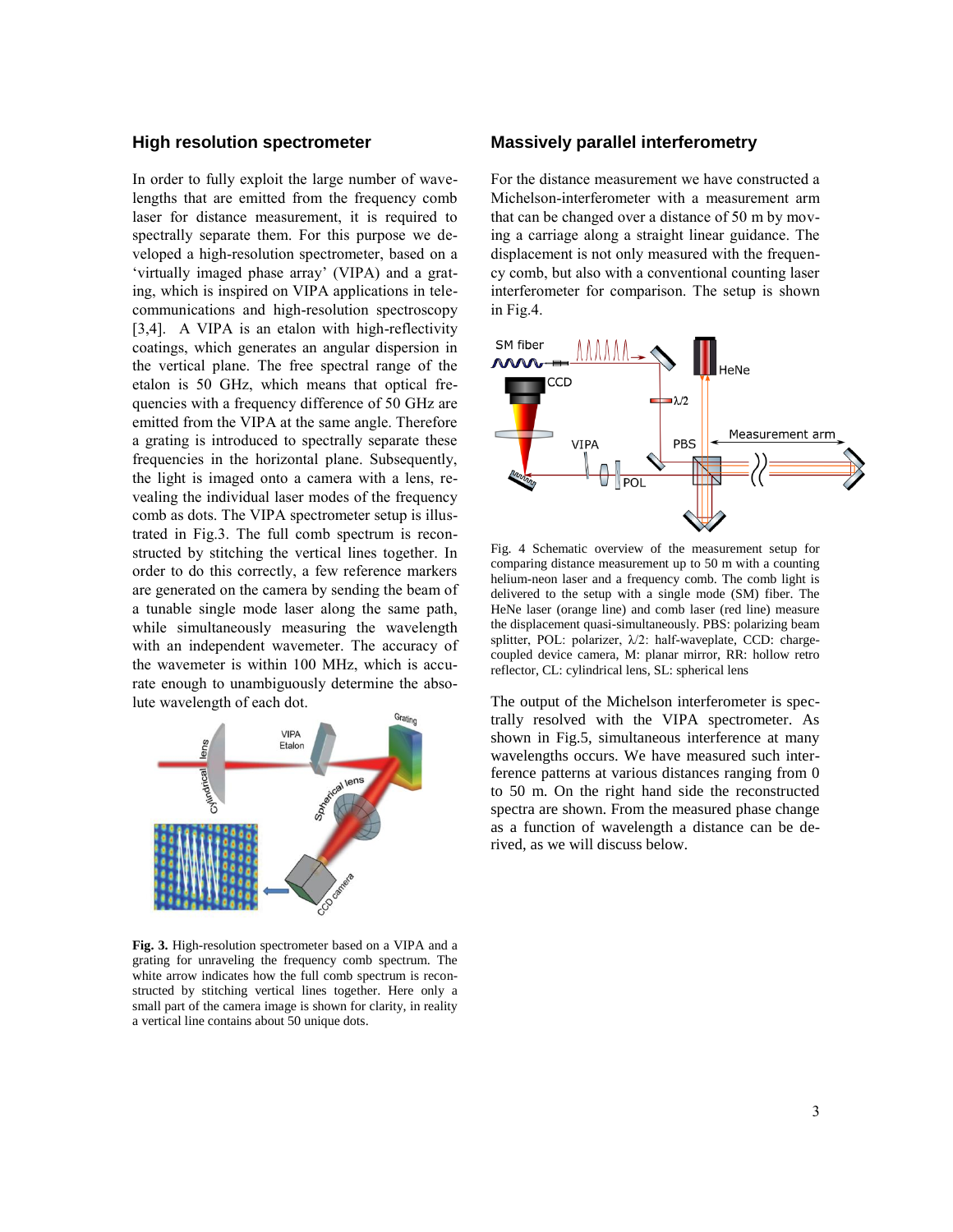

**Fig. 5** Interferometry with thousands of wavelengths simultaneously for distance of  $\approx 0$  m (a), 5 mm (b), 20 m (c) and 50 m (d), respectively. Spectral interferometry images are shown on the left. For clarity only 1/4 of the CCD chip area has been selected. On the right side the reconstructed spectra are shown. The  $\bar{x}$ -axis with the sample number, has been scaled differently for these graphs to clearly visualize the fringes.

### **Spectral interferometry**

Measuring the wavelength dependent interference is called spectral interferometry. From the phase change as a function of wavelength a distance is derived, which has already demonstrated in various configurations [5,6]. The interference term can be written as:

$$
I(\lambda) = I_0 \cos\left(\frac{2\pi \cdot 2L \cdot n}{\lambda}\right), \quad (1)
$$

with  $I_0$  the intensity of the light sent into the interferometer,  $L$ , the path length difference of the interferometer arms (single path),  $\lambda$  the vacuum wavelength and  $n$  the refractive index of the medium, usually air. The total accumulated phase can be written as:

$$
\phi = \frac{4\pi Ln}{\lambda} = \frac{4\pi Lnf}{c},\tag{2}
$$

with  $f$  the optical frequency and  $c$  the speed of light in vacuum. In Fig. 6 we show simulated spectra for a delay of 5 and 6 mm respectively, to illustrate the interference and phase change as a function of wavelength.



**Fig. 6** Simulated spectral interferometry for a distance *L* equal to 5 mm (blue) and 6 mm (red) respectively. The left graphs shows the simulated intensity, the right graph the phase. The absolute phase  $(4\pi L/\lambda)$  has been offset by an arbitrary multiple of  $2\pi$  for both distances. For clarity only 100 wavelengths are shown. Note that at zero delay the absolute phase would equal zero for all wavelengths.

The phase change as a function of optical frequency can be written as:

$$
\frac{d\phi}{df} = \frac{4\pi L}{c} \left[ n + f \frac{dn}{df} \right] = \frac{4\pi L}{c} n_g, \quad (3)
$$

With  $n_g$  the group velocity refractive index of air. This leads to the following expression for the distance L:

$$
L = \frac{\mathrm{d}\phi}{\mathrm{d}f} \frac{c}{4m_g}.\tag{4}
$$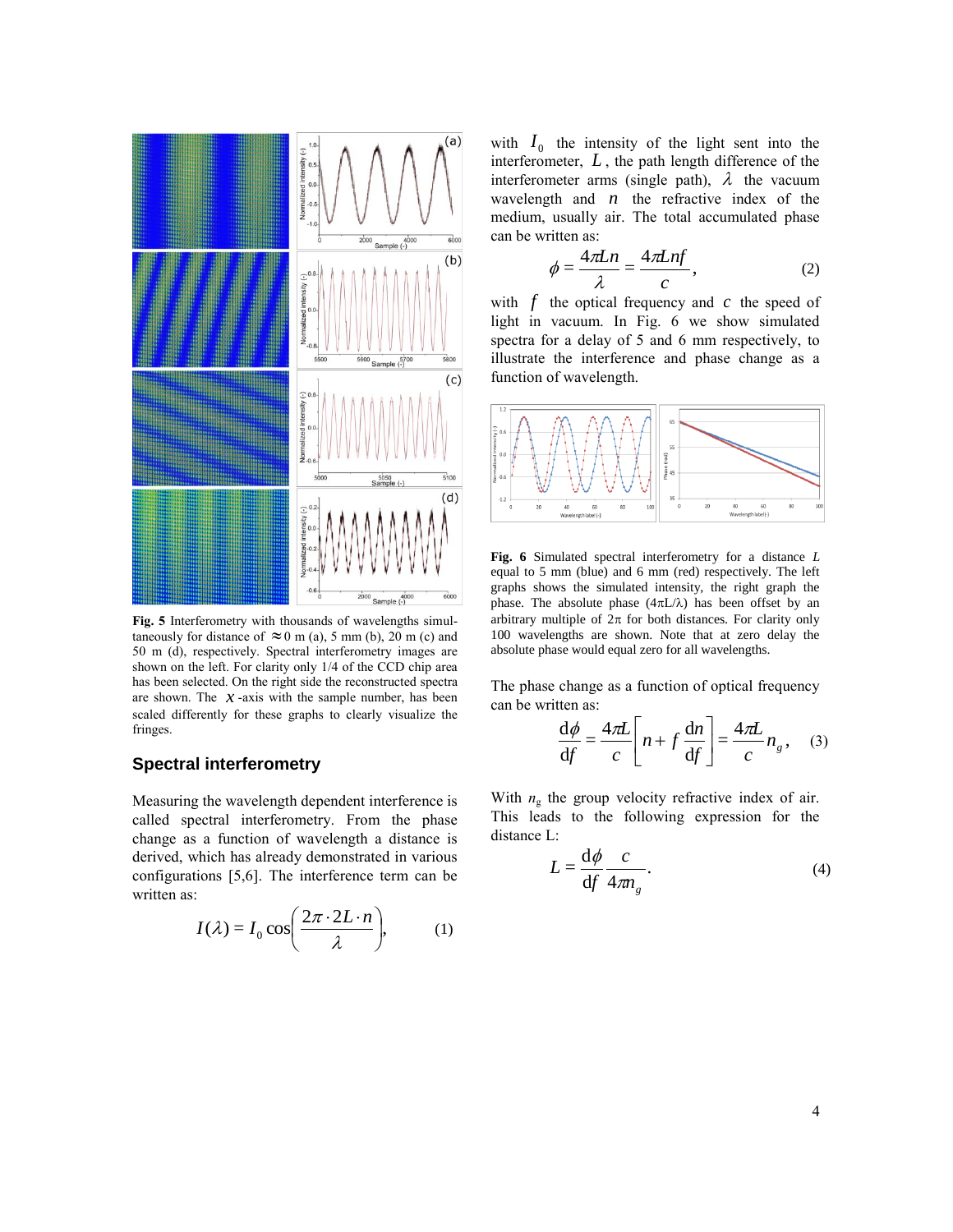In practise we determine the phase change as a function of frequency by fitting a cosine through the measurement data.

Due to the periodicity of the pulse train, the interference patterns are repeating themselves: pulse-overlap occurs when the total path length difference of the interferometer equals a multiple of the pulse-to-pulse distance  $L_{\text{pp}}$ , with  $L_{\text{pp}} = c/(f_{\text{rep}} n_{\text{g}})$ . An arbitrary distance  $L_t$  is then written as:

$$
L_t = \frac{1}{2}mL_{pp} + L\tag{5}
$$

To determine  $L_t$ , the integer  $m$  needs to be known. Therefore it is necessary to know the distance to be measured with an accuracy better than *Lpp*/2. This is a relaxed requirement, with  $L_{pp}/2 \approx 30$  cm for our system, which can easily be fulfilled by measuring the approximate distance with a simple electronic distance meter, time of flight measurement or even a measurement tape.

#### **Homodyne interferometry**

So far, the absolute wavelength of each dot has not yet been used, but we know the phase of each wavelength from its relative position on the cosine fit. This information can be used to determine the distance for a particular wavelength  $\lambda_p$  via

$$
L_p(\lambda) = \left(q_p + \frac{\phi_{p,fit}}{2\pi}\right) \frac{\lambda_p}{2n_p},\tag{6}
$$

with  $q_p$  an integer number, and  $n_p$ , the (phase) refractive index of  $\lambda_p$ . The phase  $\phi_{p,fit}$  is obtained from the cosine fit. Note that  $q_p \gg m$ , since  $\lambda_p \ll L_{pp}$ . The measurement uncertainty resulting from Eq. 6 is expected to be smaller than the measurement uncertainty resulting from Eq. 5, since the uncertainty on the phase is multiplied by  $\lambda_p$  instead of  $L_{pp}$ . For a practical measurement other contributions to the measurement uncertainty arise, like wavelength stability and, dominantly in our case, the stability of the interferometer itself.

#### **Measurement results and discussion**

Based on the measurement data presented in Fig.5 and the analysis described above, we have determined the distance for measurements up to

50 m. The results are summarized in Fig.7, showing the difference between the counting laser interferometer and the comb-meassurement. An agreement between both methods is found within 1 µm over the full length of the measurement bench for each individual measurement and  $\lt$  500 nm when averaged over 5 measurements. At a distance of 50 m this is a relative agreement within  $10^{-8}$ .



**Fig.7** Observed differences between the frequency comb distance measurement, based on spectral interferometry and the counting laser interferometer. The error bars indicate twice the standard deviation over the 5 measurements.

Remarkably, the agreement between the measurements with HeNe and frequency comb and the corresponding standard deviation are independent from the distance that is measured. This is explained by environmental vibrations that are coupled to the moving carriage of the 50 m measurement bench, dominating the measurement uncertainty, independent from the position of the carriage on the guidance.

We have analyzed the measurement data to derive a distance based on homodyne interferometry as well, following Eq. 6. Although the measurement results based on homodyne interferometry are expected to be more accurate than those based on spectral interferometry, the results are very similar for these measurements. Both methods agree with each other within 100 nm for all distances. The expected superior performance of homodyne interferometry is hidden by the mentioned environmental vibrations that dominate the measurement uncertainty of this comparison. The total estimated measurement uncertainty for a coverage factor  $k=2$  (corresponding to a 95% coverage interval) is  $0.75 \mu m$  for spectral interferometry, against  $0.69$   $\mu$ m for homodyne